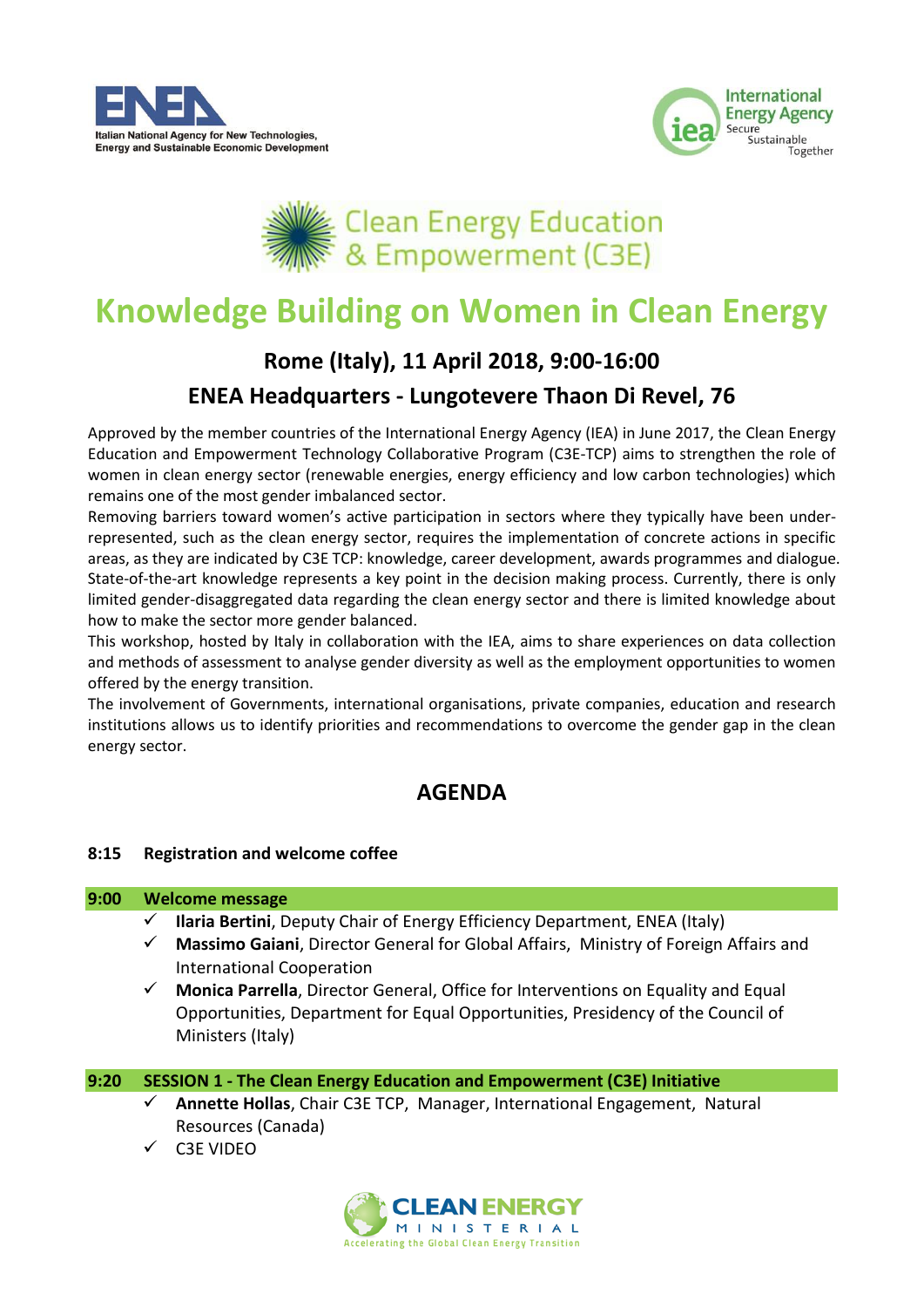



#### **9:35 SESSION 2 - Policies and initiatives to attract and support the promotion of women in the clean energy sector**

*Moderator*: **Giovanna Declich**, Founder, K&I Conoscenza e innovazione (Italy)

- $\checkmark$  **Kimberly C. Ballou**, Senior International Relations Specialist, Department of Energy (USA)
- **Rishabh Kumar Dhir**, Technical Officer, Gender, Equality and Diversity Branch (GED), International Labour Organization (ILO)
- **Rabia Ferroukhi**, Deputy Director, Knowledge, Policy and Finance Centre, IRENA
- **Sabine Mitter**, Austrian Federal Ministry for transport, innovation, technologies (Austria)
- **Alexandra Nowak,** Program Specialist, Department of Energy's office at the OECD Mission (USA)
- **Nicole Thomas**, Counsellor, OECD Delegation, Department of the Environment and Energy (Australia)

#### **10:20 SESSION 3 - The experience of women involved in the clean energy sector**

*Moderator*: **Marina Leonardi**, Head of the international relations Unit, ENEA (Italy)

- **Anna Bassu**, Renewable Energies, O&M Hydro Italy, ENEL S.p.A. (Italy)
- **Soma Dutta**, Senior Technical Advisor, Women's Economic Empowerment Programme, International Network on Gender and Sustainable Energy (India)
- **Christine Lins**, Founding Member GWNET, Global Women's Network for the Energy Transition
- **Elin Löfblad**, Head of Distributed Energy at OX2 Group (Sweden)
- **Elisabeth Marabwa,** Programmes & Projects Management Office, Department of Energy (South Africa)

#### **11:00 Coffee Break**

#### **11:20 Women in Clean Energy: Knowledge gap and opportunities**

**Elena De Luca**, ExCo C3E TCP, Researcher, ENEA (Italy)

#### **11.30 SESSION 4 - Tools and methods to assess women workforce in clean energy at country level**

*Moderator*: **Filomena Maggino**, Professor, Dept. of Statistical Sciences, Sapienza University of Rome (Italy)

- **Bipasha Baruah**, Canada Research Chair in Global Women's Issues, University of Western Ontario (Canada)
- **Martina Estreen,** Programme Manager, Swedish Energy Agency (Sweden)
- **Branislava Jovicic**, Communications Consultant & Project Manager for BGEN and WISE SEE (Serbia)
- **Francesca Zajczyk**, Professor, Department of Sociology and Social Research, Bicocca University (Italy)